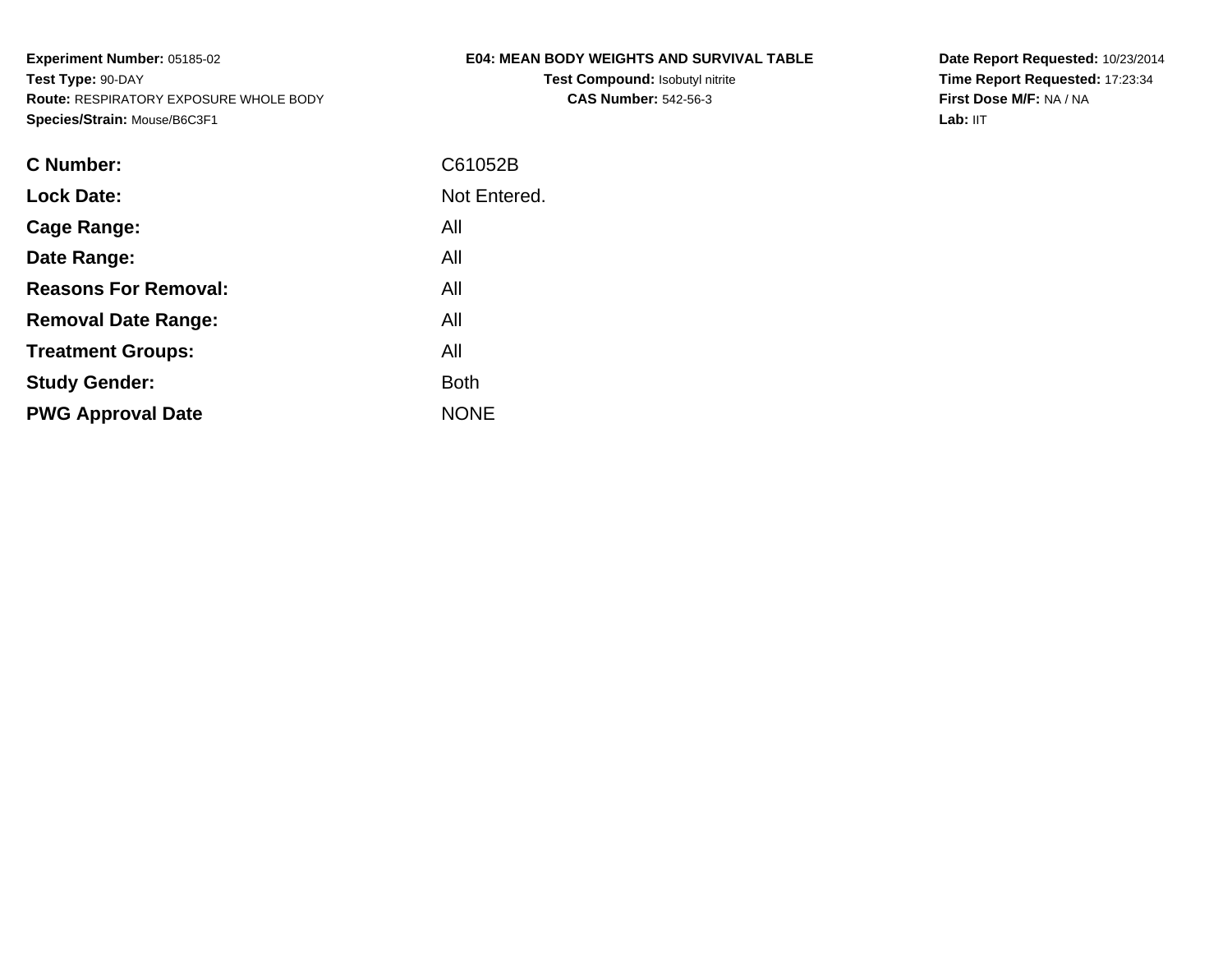### **E04: MEAN BODY WEIGHTS AND SURVIVAL TABLE**

**Test Compound:** Isobutyl nitrite**CAS Number:** 542-56-3

**Date Report Requested:** 10/23/2014**Time Report Requested:** 17:23:34**First Dose M/F:** NA / NA**Lab:** IIT

#### **MALE**

| <b>DAY</b>         | <b>CONTROL</b> |                           | <b>10 PPM</b> |             |    |       | <b>25 PPM</b> |    |       | <b>75 PPM</b> |    |  |  |  |
|--------------------|----------------|---------------------------|---------------|-------------|----|-------|---------------|----|-------|---------------|----|--|--|--|
|                    | WT(g)          | $\boldsymbol{\mathsf{N}}$ | WT(g)         | % OF CNTL N |    | WT(g) | % OF CNTL N   |    | WT(g) | % OF CNTL N   |    |  |  |  |
|                    | 23.9           | 10                        | 23.7          | 99.2        | 10 | 23.9  | 100.1         | 10 | 23.2  | 96.9          | 10 |  |  |  |
| 8                  | 27.1           | 10                        | 25.8          | 95.4        | 10 | 26.4  | 97.4          | 10 | 25.7  | 94.7          | 10 |  |  |  |
| 15                 | 27.7           | 10                        | 27.2          | 98.1        | 10 | 27.2  | 98.2          | 10 | 27.0  | 97.4          | 10 |  |  |  |
| 22                 | 28.7           | 10                        | 28.4          | 98.8        | 10 | 28.5  | 99.3          | 10 | 28.4  | 98.7          | 10 |  |  |  |
| 29                 | 29.8           | 10                        | 29.5          | 99.0        | 10 | 29.3  | 98.5          | 10 | 29.2  | 98.0          | 10 |  |  |  |
| 36                 | 30.9           | 10                        | 30.5          | 98.6        | 10 | 30.2  | 97.5          | 10 | 29.9  | 96.6          | 10 |  |  |  |
| 43                 | 31.2           | 10                        | 31.3          | 100.3       | 10 | 30.9  | 98.8          | 10 | 30.5  | 97.8          | 10 |  |  |  |
| 50                 | 32.3           | 10                        | 31.9          | 98.8        | 10 | 31.2  | 96.6          | 10 | 31.2  | 96.8          | 10 |  |  |  |
| 57                 | 32.1           | 10                        | 32.1          | 99.9        | 10 | 31.5  | 98.1          | 10 | 31.5  | 97.9          | 10 |  |  |  |
| 64                 | 32.8           | 10                        | 32.8          | 100.0       | 10 | 32.4  | 98.7          | 10 | 32.0  | 97.6          | 10 |  |  |  |
| 71                 | 33.0           | 10                        | 33.5          | 101.5       | 10 | 32.8  | 99.3          | 10 | 32.7  | 99.1          | 10 |  |  |  |
| 77                 | 33.4           | 10                        | 33.4          | 100.0       | 10 | 33.3  | 99.9          | 10 | 32.7  | 98.0          | 10 |  |  |  |
| 85                 | 33.9           | 10                        | 34.0          | 100.5       | 10 | 33.9  | 100.1         | 10 | 34.0  | 100.5         | 10 |  |  |  |
| 92                 | 34.7           | 10                        | 34.5          | 99.4        | 10 | 34.0  | 98.0          | 10 | 34.1  | 98.3          | 10 |  |  |  |
| TERM<br><b>SAC</b> | 34.8           | 10                        | 35.1          | 100.8       | 10 | 35.3  | 101.6         | 10 | 35.0  | 100.5         | 10 |  |  |  |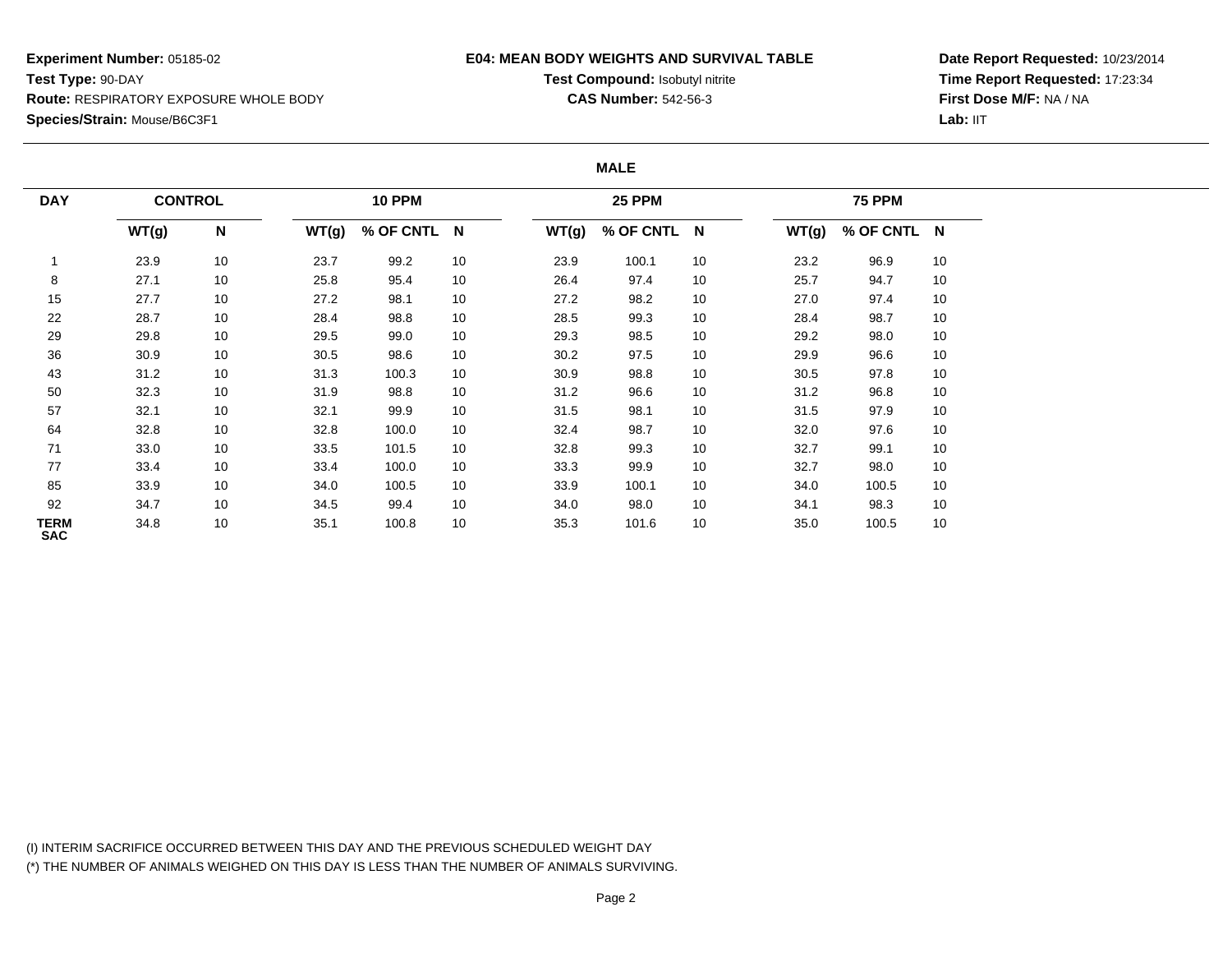## **E04: MEAN BODY WEIGHTS AND SURVIVAL TABLE**

**Test Compound:** Isobutyl nitrite**CAS Number:** 542-56-3

**Date Report Requested:** 10/23/2014**Time Report Requested:** 17:23:34**First Dose M/F:** NA / NALab: IIT

#### **MALE**

| <b>DAY</b>                |       | <b>150 PPM</b> |    |       | <b>300 PPM</b> |    |
|---------------------------|-------|----------------|----|-------|----------------|----|
|                           | WT(g) | % OF CNTL N    |    | WT(g) | % OF CNTL N    |    |
| $\mathbf{1}$              | 23.5  | 98.2           | 10 | 23.2  | 97.1           | 10 |
| 8                         | 25.1  | 92.5           | 10 | 25.8  | 95.1           | 10 |
| 15                        | 26.3  | 94.9           | 10 | 26.8  | 96.5           | 10 |
| 22                        | 27.6  | 96.2           | 10 | 28.8  | 100.4          | 10 |
| 29                        | 28.4  | 95.5           | 10 | 29.5  | 99.2           | 10 |
| 36                        | 28.8  | 93.0           | 10 | 30.1  | 97.3           | 10 |
| 43                        | 30.2  | 96.6           | 10 | 30.8  | 98.6           | 10 |
| $50\,$                    | 30.8  | 95.3           | 10 | 31.5  | 97.6           | 10 |
| 57                        | 31.3  | 97.4           | 10 | 32.3  | 100.4          | 10 |
| 64                        | 31.7  | 96.4           | 10 | 32.3  | 98.5           | 10 |
| 71                        | 33.1  | 100.4          | 10 | 31.9  | 96.8           | 10 |
| 77                        | 33.6  | 100.7          | 10 | 33.2  | 99.5           | 10 |
| 85                        | 34.1  | 100.7          | 10 | 33.4  | 98.5           | 10 |
| 92                        | 34.2  | 98.6           | 10 | 34.0  | 97.9           | 10 |
| <b>TERM</b><br><b>SAC</b> | 35.6  | 102.4          | 10 | 34.6  | 99.5           | 10 |

\*\*\*END OF MALE DATA\*\*\*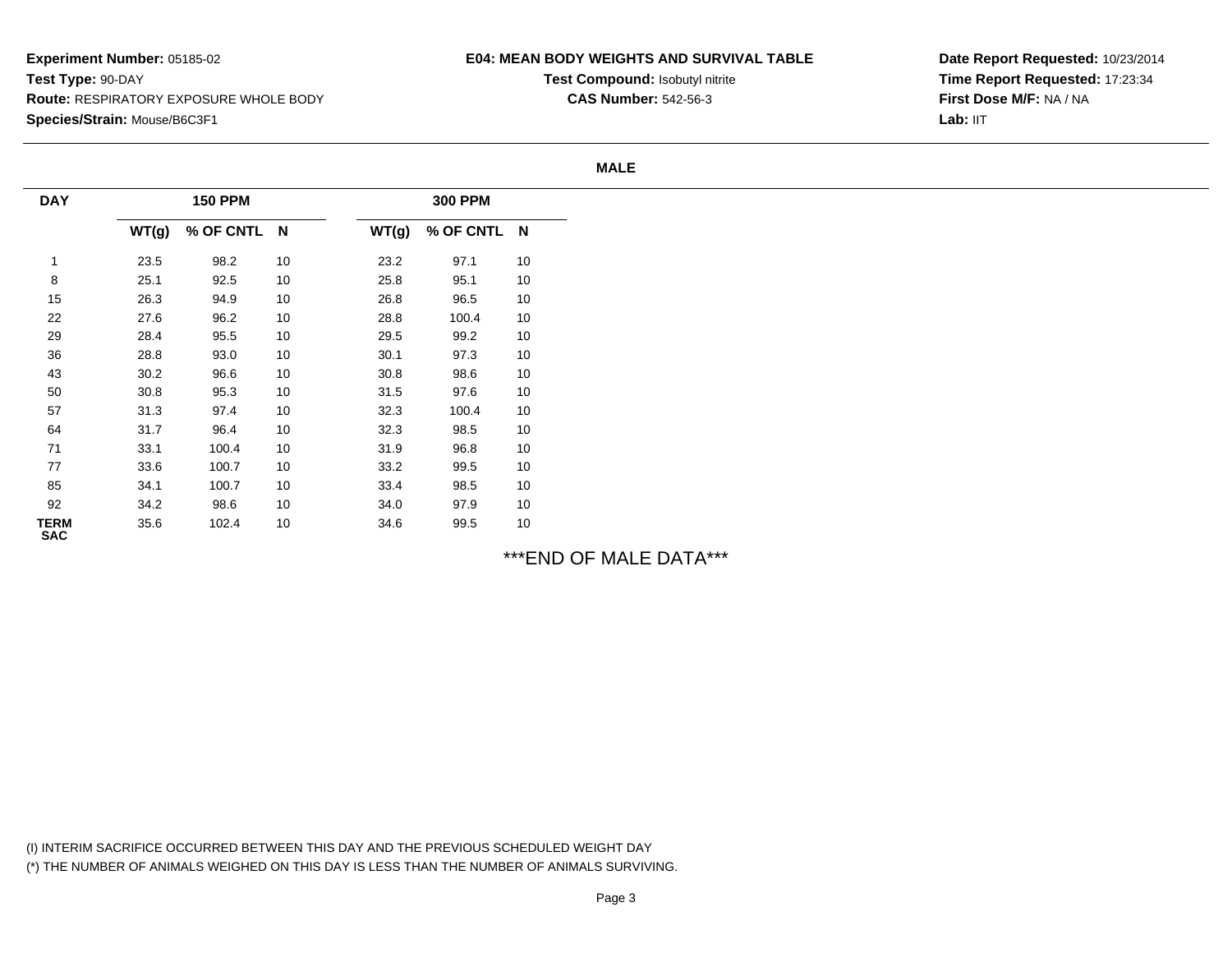### **E04: MEAN BODY WEIGHTS AND SURVIVAL TABLE**

**Test Compound:** Isobutyl nitrite**CAS Number:** 542-56-3

**Date Report Requested:** 10/23/2014**Time Report Requested:** 17:23:34**First Dose M/F:** NA / NA**Lab:** IIT

#### **FEMALE**

| <b>DAY</b>         |       | <b>CONTROL</b> |       | <b>10 PPM</b> |    |       | <b>25 PPM</b> |    |       | <b>75 PPM</b> |    |  |  |
|--------------------|-------|----------------|-------|---------------|----|-------|---------------|----|-------|---------------|----|--|--|
|                    | WT(g) | N              | WT(g) | % OF CNTL N   |    | WT(g) | % OF CNTL N   |    | WT(g) | % OF CNTL N   |    |  |  |
|                    | 19.9  | 10             | 20.2  | 101.5         | 10 | 19.9  | 100.1         | 10 | 19.6  | 98.5          | 10 |  |  |
| 8                  | 21.7  | 10             | 21.7  | 100.0         | 10 | 21.7  | 99.9          | 10 | 21.1  | 97.1          | 10 |  |  |
| 15                 | 22.9  | 10             | 22.8  | 99.7          | 10 | 22.5  | 98.6          | 10 | 22.2  | 97.0          | 10 |  |  |
| 22                 | 23.0  | 10             | 24.2  | 105.2         | 10 | 23.9  | 104.0         | 10 | 23.6  | 102.7         | 10 |  |  |
| 29                 | 24.1  | 10             | 25.2  | 104.6         | 10 | 24.9  | 103.2         | 10 | 24.5  | 101.5         | 10 |  |  |
| 36                 | 26.6  | 10             | 26.4  | 98.9          | 10 | 26.0  | 97.7          | 10 | 24.9  | 93.6          | 10 |  |  |
| 43                 | 26.7  | 10             | 27.5  | 103.0         | 10 | 26.6  | 99.6          | 10 | 25.8  | 96.6          | 10 |  |  |
| 50                 | 28.5  | 10             | 28.3  | 99.6          | 10 | 27.8  | 97.5          | 10 | 26.9  | 94.6          | 10 |  |  |
| 57                 | 28.2  | 10             | 28.3  | 100.2         | 10 | 27.9  | 98.8          | 10 | 27.4  | 97.2          | 10 |  |  |
| 64                 | 29.9  | 10             | 29.0  | 97.0          | 10 | 28.0  | 93.6          | 10 | 28.0  | 93.7          | 10 |  |  |
| 71                 | 30.7  | 10             | 29.8  | 97.1          | 10 | 29.0  | 94.5          | 10 | 28.6  | 93.1          | 10 |  |  |
| 77                 | 31.9  | 10             | 30.5  | 95.6          | 10 | 29.4  | 92.3          | 10 | 29.0  | 91.0          | 10 |  |  |
| 85                 | 32.5  | 10             | 31.6  | 97.4          | 10 | 31.4  | 96.7          | 10 | 30.9  | 95.0          | 10 |  |  |
| 92                 | 33.3  | 10             | 32.5  | 97.5          | 10 | 31.9  | 95.9          | 10 | 31.7  | 95.1          | 10 |  |  |
| TERM<br><b>SAC</b> | 33.7  | 10             | 32.9  | 97.6          | 10 | 32.8  | 97.3          | 10 | 32.0  | 95.1          | 10 |  |  |